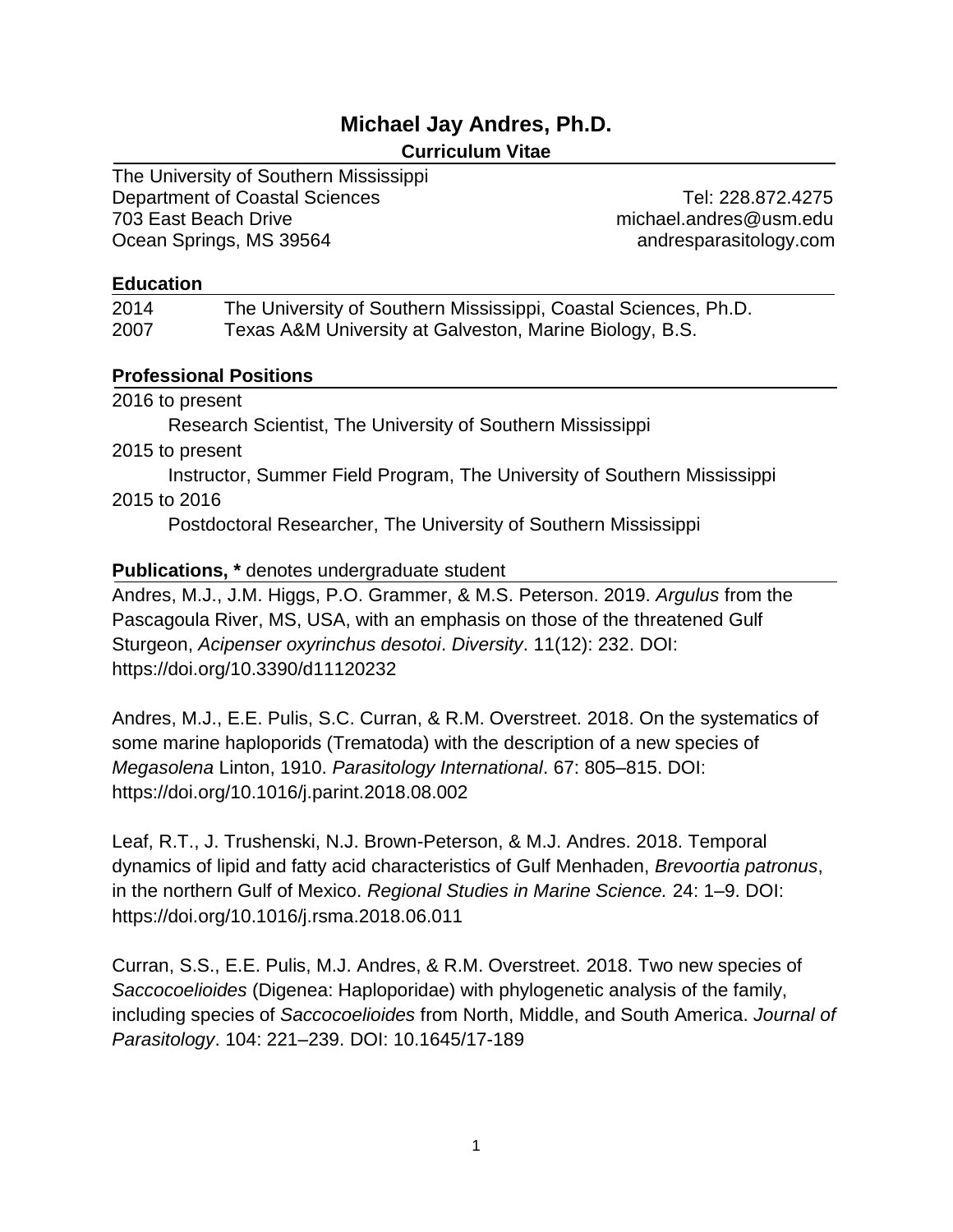Andres, M.J., W.T. Slack, M.S. Peterson, K. Kimmel, B.R. Lewis, & P.O. Grammer. 2018. Growth estimation of western population segment Gulf Sturgeon using length-atage and mark-recapture data. *Transactions of the American Fisheries Society*. 147:139–150. DOI: 10.1002/tafs.10007

Brown-Peterson, N.J., R.T. Leaf, A.M. Schueller, & M.J. Andres. 2017. Reproductive dynamics of Gulf Menhaden (*Brevoortia patronus*) in the northern Gulf of Mexico: effects on stock assessments. *Fishery Bulletin*. 115: 284–299. DOI: 10.7755/FB.115.3.2

Claxton, A.T., A.D. Fuehring\*, M.J. Andres, T.D. Moncrief, & S.S. Curran. 2017. Parasites of the Vermilion Snapper, *Rhomboplites aurorubens* (Cuvier), from the western Atlantic Ocean. *Comparative Parasitology*. 84: 1–14. DOI: dx.doi.org/10.1654/1525-2647-84.1.1

Fayton, T.J. & M.J. Andres. 2016. Amendment of *Plagioporus* Stafford, 1904 (Digenea: Opecoelidae), with a description of a new species from California and a phylogeny of freshwater plagioporines of the Holarctic. *Systematic Parasitology*. 93: 731–748. DOI: 10.1007/s11230-016-9664-6

Andres, M.J., E.E. Pulis, & R.M. Overstreet. 2016. Description of three species of *Isorchis* (Digenea: Atractotrematidae) from Australia. *Acta Parasitologica*. 61: 590–601. DOI: 10.1515/ap-2016-00

Schrandt, M.N., M.J. Andres, S.P. Powers, & R.M. Overstreet. 2016. Novel infection site and ecology of cryptic *Didymocystis* sp. (Trematoda) in the fish *Scomberomorus maculatus*. *Journal of Parasitology* 102: 297–305. DOI: 10.1645/15-772

Andres, M.J., M.S. Peterson, & R.M. Overstreet. 2016. Endohelminth parasites of some midwater and benthopelagic stomiiform fishes from the northern Gulf of Mexico. *Gulf and Caribbean Research* 27: 11–19. DOI: 10.18785.gcr.2701.02

Fayton, T.J., S.S. Curran, M.J. Andres, R.M. Overstreet, & C.T. McAllister. 2016. Two new species of *Homalometron* (Digenea: Apocreadiidae) from Nearctic freshwater fundulids, elucidation of the life cycle of *H. cupuloris*, and molecular phylogenetic analysis of some congeners. *Journal of Parasitology* 102: 94–104. DOI: 10.1645/15- 8628v

Andres, M.J., S.S. Curran, T.J. Fayton, E.E Pulis, & R.M. Overstreet. 2015. An additional genus and two additional species of Forticulcitinae (Digenea: Haploporidae). *Folia Parasitologica*. 62: 025. DOI: 10.14411/fp.2015.025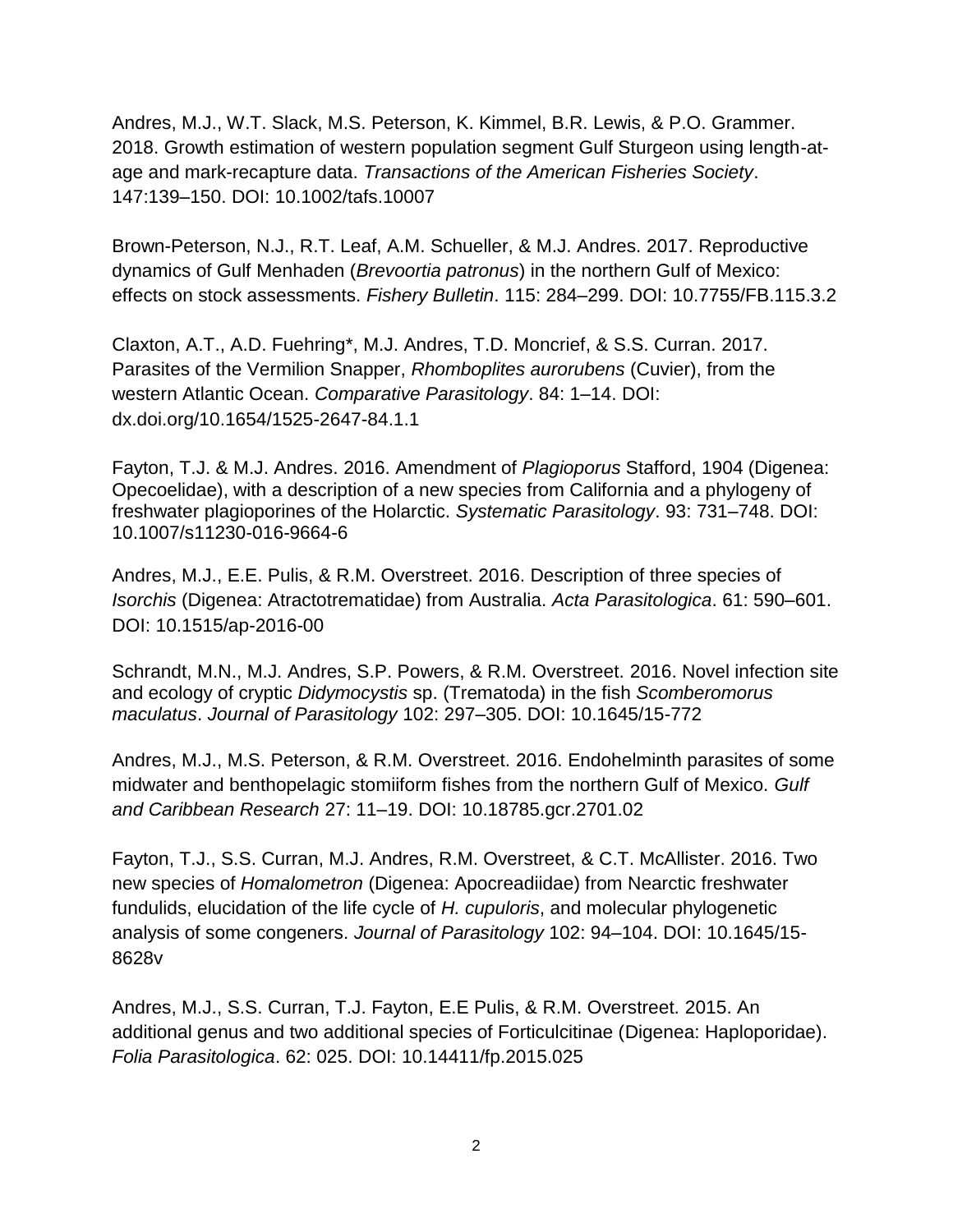Andres, M.J., E.E Pulis, T.H. Cribb, & R.M. Overstreet. 2014. Erection of the haploporid genus *Litosaccus* n. g. and its phylogenetic relationship within the Haploporidae Nicoll, 1914. *Systematic Parasitology* 89: 185-194. DOI: 10.1007/s11230-014-9521-4

Andres, M.J., C.L. Ray\*, E.E. Pulis, S.C. Curran, & R.M. Overstreet. 2014. Molecular characterization of two opecoelid trematodes from fishes in the Gulf of Mexico, with a description of a new species of *Helicometra*. *Acta Parasitologica* 59: 405-412. DOI: 10.2478/s11686-014-0258-7

Andres, M.J., E.E Pulis, & R.M. Overstreet. 2014. New genus of opecoelid trematode from *Pristipomoides aquilonaris* (Perciformes: Lutjanidae) and its phylogenetic affinity within the family Opecoelidae. *Folia Parasitologica* 61: 223-230. DOI: 10.14411/fp.2014.033

Pulis, E.E., S.S. Curran, M.J. Andres, & R.M. Overstreet. 2014. Change in rank of Megaperidae (Trematoda) to Megaperinae within the Apocreadiidae and description of *Haintestinum amplum* n. g., n. sp. *Parasitology International* 63: 269-274. DOI:10.1016/j.parint.2013.11.007

Andres, M.J. & R.M. Overstreet. 2013. A new species of *Podocotyloides* (Digenea: Opecoelidae) from the grey conger eel, *Conger esculentus*, in the Caribbean Sea. *Journal of Parasitology* 99: 619-623. DOI: 10.1645/12-155.1

Driggers, III, W.B., J.M. Hendon, M.J. Andres, S.S. Curran, C.T. Gledhill, M.A. Grace, M.D. Hendon, C.M. Jones, B.T. Noble, & K.R. Rademacher. 2010. Notes on the biology of an adult female *Chimaera cubana* captured off St. Croix, U.S. Virgin Islands*. Gulf and Caribbean Research* 22: 67-69.

Yeager, K.M., P.H. Santschi, H. Rifai, M. Suarez, R. Brinkmeyer, C.C. Hung, K.J. Schindler, M.J. Andres, & E.A. Weaver. 2007. Dioxin chronology and fluxes in sediments of the Houston Ship Channel, Texas: influences of non-steady state sediment transport and total organic carbon. *Environmental Science and Technology*  41: 5,291-5,298. DOI: 10.1021/es062917p

Yeager, K.M., P.H. Santschi, K.J. Schindler, M.J. Andres, & E.A. Weaver. 2006. The relative importance of terrestrial versus marine sediment sources to the Nueces-Corpus Christi Estuary, Texas: an isotopic approach. *Estuaries and Coasts* 29: 443-454.

## **Current Funding**

2020–2022 \$290,499 EPA, Region 4 Wetland Program Development Grant, "Evaluating the ecological effects of alternative bulkhead designs in Mississippi waters". co-PI w/ W. Bentley (PI) & K. Dillon. \$285,399 to Dillon and Andres.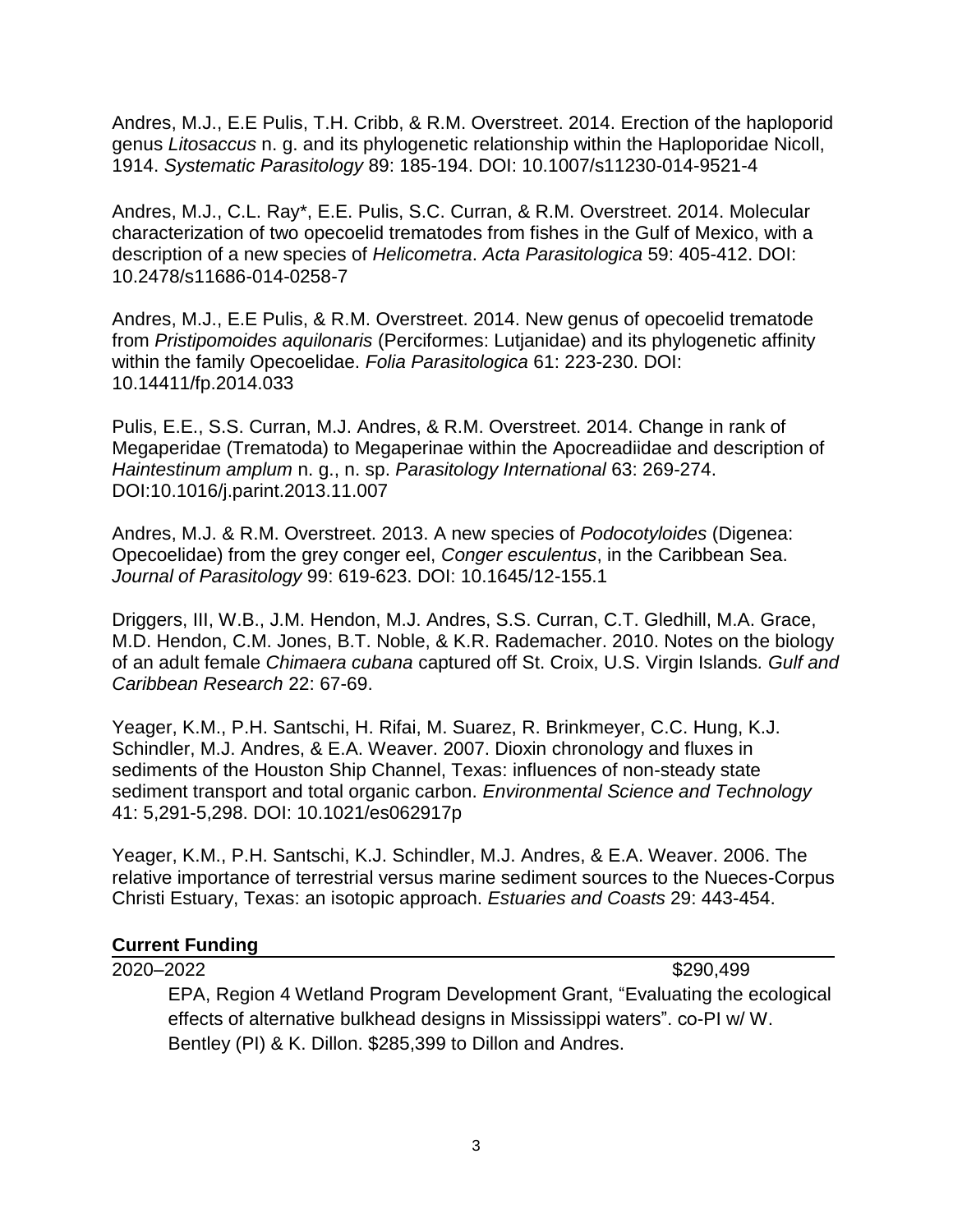### 2019–2023 \$551,246

USFWS CFDA Program, "Gulf Sturgeon Spawning Habitat Mapping in the Pearl and Pascagoula River Systems" PI: M.J. Andres w/co-PI M.S. Peterson.

# 2018–2021 \$458,696

NOAA, NMFS Protected Species Cooperative Conservation Program (Section 6 Program), "Estimating Juvenile Recruitment and Effective Number of Breeding Adults of Pascagoula River Gulf Sturgeon, Acipenser oxyrinchus desotoi: vital management and conservation information." co-PI w/ M. Roberts (PI), M. Peterson, & B. Kreiser. \$324,254 to Andres, Peterson, Kreiser.

### 2016–2021 \$734,855

USACE-ERDC, CESU Gulf Coast Program, "Gulf Sturgeon Monitoring and Habitat Assessment in Response to Ship Island Restoration Efforts by the Mississippi Coastal Improvements Program." co-PI w/ M. Peterson (PI), P. Grammer.

# **Teaching and Mentor Experience**

### **Instructor**

| Marine Biology (Undergrad.)                                    | 2016-2018       |
|----------------------------------------------------------------|-----------------|
| Marine Ichthyology (Undergrad./Grad.)                          | 2015, 2018-2019 |
| Field and Lab Techniques in Marine Fisheries (Undergad./Grad.) | 2017            |

## Undergraduate Mentees

Fressia Brechard, Belmont University Brechard, F., M.J. Andres, & J. Niedzwiecki. 2019. Spatiotemporal analysis of parasite communities in anchovies of the Mississippi Sound. Belmont University Undergraduate Research Symposium. (*Poster*) McKenzi Turpin, USM Honors Student Turpin, M., M.J. Andres, & J. Walker. 2019. "Can habitat fragmentation predict the success or disruption of parasites living in and on *Fundulus jenkinsi*?" USM Undergraduate Symposium on research and Creative Activity. (*Poster*) Ashton Reuter, Northwest Missouri State Andrew Fuehring, USM, with S.C. Curran and R.M. Overstreet Candis Ray, Auburn University, with R.M. Overstreet

## **Professional Presentations**

Andres, M.J., K.D. Dillon, J.M. Higgs, A. Cohuo, A.K. Millender, N.J. Brown-Peterson, & J.S. Franks. 2019. Integrating parasites into the trophic ecology of the Swordfish, *Xiphias gladius*. 72nd Conference of the Gulf and Caribbean Fisheries Institute, Punta Cana, Dominican Republic. (*Poster*)

Higgs, J.M., M.J. Andres, K.L. Price, A.K. Millender, N.J. Brown-Peterson, & J.S. Franks. 2019. Diet observations from tournament landed Swordfish, *Xiphias gladius* in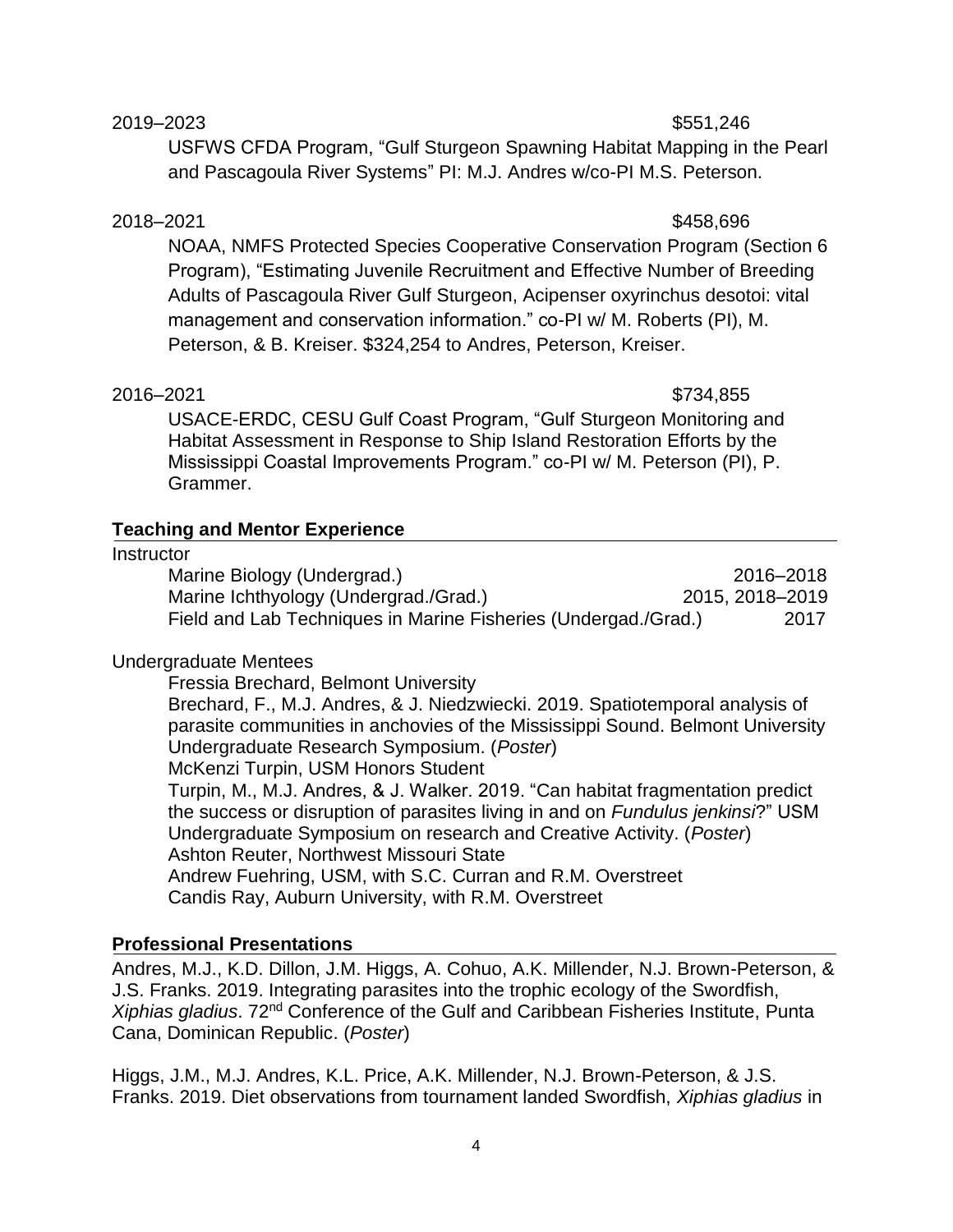the north central Gulf of Mexico. 72<sup>nd</sup> Conference of the Gulf and Caribbean Fisheries Institute, Punta Cana, Dominican Republic. (*Poster*)

Andres, M.J. 2019. There and back again: Fish and parasite tales. USM School of Biological, Environmental, and Earth Sciences. (*Invited Seminar*) Peterson, M.S., & M.J. Andres. 2019. Tale of two distributaries: Examples of urbanization impacts on fishes and benthic resources. 103<sup>rd</sup> Joint Meetings of Ichthyologists and Herpetologists, Snowbird, Utah.

Andres, M.J. 2019. Gulf Sturgeon biology, ecology, and conservation. 2019 North American Native Fishes Association Convention, Jackson, MS (*Invited)*.

Andres, M.J., M.S. Peterson, P.O. Grammer, & W.T. Slack. 2019. Applying a network based approach to understanding Gulf Sturgeon Pascagoula River estuary use. 45<sup>th</sup> Annual Meeting of the Mississippi Chapter American Fisheries Society, Jackson, MS.

Higgs, J.M., M.J. Andres, K.L. Price, & J.S. Franks. 2019. Diet observations of recreationally landed Swordfish, *Xiphias gladius*, in the north central Gulf of Mexico. 45<sup>th</sup> Annual Meeting of the Mississippi Chapter American Fisheries Society, Jackson, MS.

Andres, M.J., M.S. Peterson, & P.O. Grammer. 2017. Contemporary Gulf Sturgeon *Acipenser oxyrinchus desotoi* summer holding areas in the Pascagoula River, Mississippi. American Fisheries Society 147<sup>th</sup> Annual Meeting, Tampa Bay, FL.

Andres, M.J., M.S. Peterson, E.J. Anderson, & J.R. Hendon. 2017. Spatiotemporal variation in the parasite community of the Bay Anchovy across Mississippi Sound, USA. 101<sup>st</sup> Joint Meeting of Ichthyologists and Herpetologists, Austin, TX.

Andres, M.J., M.S. Peterson, E.J. Anderson, J.R. Hendon, & J. M. Higgs. 2016. Connecting anchovies to pelagic predators by their parasites.  $69<sup>th</sup>$  Conference of the Gulf and Caribbean Fisheries Institute, Grand Cayman, Cayman Islands.

Andres, M.J., M.S. Peterson, W.T. Slack, K.D. Kimmel, P.O. Grammer, J.-M.Havrylkoff, B.R. Lewis, & P.E. Vick. 2016. Estimation of length-at-age, growth, and condition of Gulf Sturgeon, *Acipenser oxyrinchus desotoi*, from the Pearl and Pascagoula Rivers. 100th Joint Meeting of Ichthyologists and Herpetologists, New Orleans, LA.

Andres, M.J., J.W. Frey, T.M. Mann, & D. Mann. 2016. The salamanders that didn't make it across the road: Helminth fauna of two salamander species from Mississippi. 100th Joint Meeting of Ichthyologists and Herpetologists, New Orleans, LA. (*Poster*).

Brown-Peterson, N.J., R.T. Leaf, M.J. Andres, & J.T. Trushenski. 2015. Reproductive biology and lipid characteristics of Gulf Menhaden, *Brevoortia patronus*. 45th Annual Meeting of the American Fisheries Society, Portland, OR.

Leaf, R.T., N.J. Brown-Peterson, M.J. Andres, J.T. Trushenski, & A. Bergman. 2015. Temporal dynamics of lipid and fatty acid characteristics of Gulf Menhaden, *Brevoortia*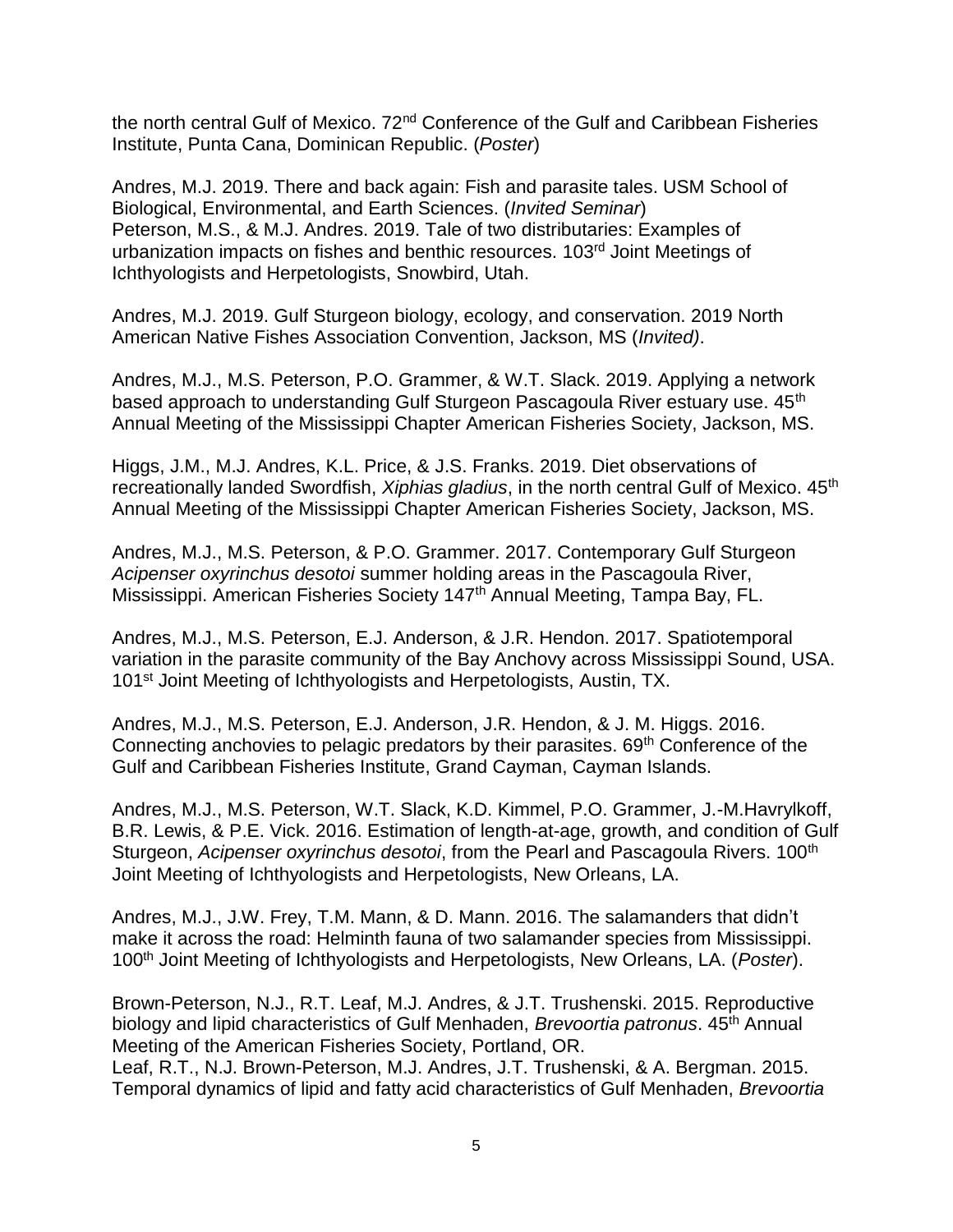patronus, in the northern Gulf of Mexico. 68<sup>th</sup> Conference of the Gulf and Caribbean Fisheries Institute, Panama City, Panama.

Andres, M.J. 2014. Utilizing parasites as a tool to investigate ecological and evolutionary relationships in the marine environment. Mississippi Museum of Natural Science, Jackson, MS. (*Invited Seminar*).

Andres, M.J. & R.M. Overstreet. 2014. Phylogenetic affinities of two opecoelid (Trematoda) genera containing members with filamented eggs. 89<sup>th</sup> Meeting of the American Society of Parasitologists, New Orleans, LA.

Andres, M.J. & R.M. Overstreet. 2014. Molecular hypothesis of some Gulf of Mexico myctophids. 22nd Spring meeting of the Southern Division AFS, Charleston, SC.

Pulis, E.E., M.J. Andres, S.S. Curran, & R.M. Overstreet. 2013. Revision of the Haploporidae (Trematoda). National Science Foundation Science Center for Marine Fisheries (SCeMFIS), Poster Reception, GCRL Cedar Point Campus, Ocean Springs, MS. (*Invited poster*).

Andres, M.J. & R.M. Overstreet. 2013. Cetacean and fish anisakid nematodes suggest benthic-pelagic coupling by some mesopelagic fishes in the Gulf of Mexico. 88<sup>th</sup> Meeting of the American Society of Parasitologists, Québec City, Québec.

Curran, S.S., V.V. Tkach, M.J. Andres, E.E. Pulis, & T.J. Fayton. 2013. Molecular phylogeny of some intestinal fish flukes belonging in the Apocreadiidae (Digenea: Lepocreadioidea). 2013 Meeting of the Society of Parasitologists, Bowling Green, KY.

Andres, M.J. & R.M. Overstreet. 2013. Molecular phylogeny of the trematode family Opecoelidae. 2013 Meeting of the Southeastern Society of Parasitologists, Bowling Green, KY.

Andres, M.J. & R.M. Overstreet. 2013. A molecular analysis of the interrelationships of the trematode family Opecoelidae (Digenea). 14<sup>th</sup> Annual Gulf Coast Graduate Student Symposium, Ocean Springs, MS.

Andres, M.J. & E.E. Pulis. 2012. Nematodes, trematodes and food webs in the Gulf of Mexico. National Marine Fisheries Service Pascagoula Laboratory seminar day, Pascagoula, MS. (*Invited*).

Andres, M.J. & R.M. Overstreet. 2012. Juvenile *Anisakis physeteris* from mesopelagic lanternfishes and shortfin squid in the Gulf of Mexico. 87<sup>th</sup> Meeting of the American Society of Parasitologists, Richmond, VA.

Andres, M.J. & R.M. Overstreet. 2012. Anisakid nematodes from the mid-water fish families Myctophidae and Sternoptychidae in the western Gulf of Mexico. 20<sup>th</sup> Spring meeting of the Southern Division AFS, Biloxi, MS.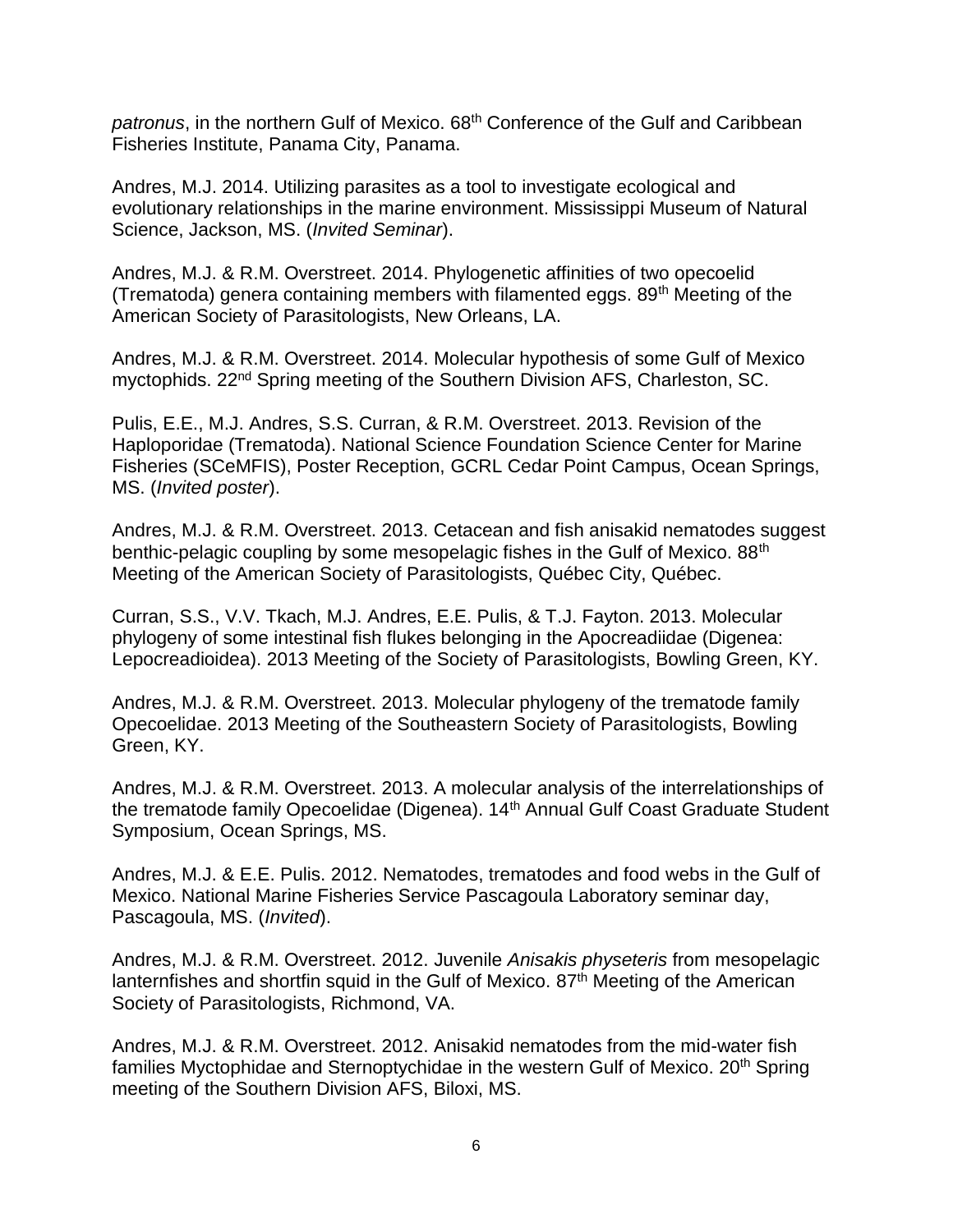Andres, M.J. & R.M. Overstreet. 2011. Juvenile ascaridoid nematodes and food webs in the Gulf of Mexico and Lesser Antilles. 21st Biennial Conference of the Coastal Estuarine Research Foundation, Daytona, FL.

Andres, M.J. 2008. Common parasites of the Striped Mullet *Mugil cephalus*. Texas Academy of Science- Galveston Chapter, Galveston, TX. Andres, M.J. 2007. Comparison of ergasilid density in the Striped Mullet from the Galveston Bay System. TAMUG Student Research Symposium, Galveston, TX. (*Poster*).

Yeager, K.M., P.H. Santschi, H. Rifai, M. Suarez, R. Brinkmeyer, C.C. Hung, K.J. Schinlder, M.J. Andres, E.A. Weaver. 2007. Dioxin chronology and fluxes in sediments of the Houston Ship Channel, Texas: Influences of non-steady state sediment transport and total organic carbon. American Geophysical Union, 2007 Joint Assembly, Acapulco, Mexico.

Yeager, K.M., P.H. Santschi, K.J. Schinlder, M.J. Andres, E.A. Weaver. 2006. The relative importance of terrestrial versus marine sediment sources to the Nueces-Corpus Christi Estuary, Texas: An isotopic approach. American Geophysical Union, 2006 Joint Assembly, Baltimore, MD.

# **Pending Funding**

2020–2023 \$268,356 (USM) Open Ocean TIG Restoration Funds, "Juvenile Gulf Sturgeon – Gulf-wide Population dynamics and habitat use." \$1,817,393 total. P.I. A. Kaeser with Co-PIs, M.J. Andres, M.S. Peterson. (approved, pending contracts).

2020–2023 \$454,716 Mississippi Department of Marine Resources, Tidelands program, "Determining nekton biomass, CPUE, and use at off-bottom culture site." PI; with Co-PIs M. Peterson, & J. Hendon.

## **Past Research Awards and Grants**

| 2014 |                                                                                                                                  |                |
|------|----------------------------------------------------------------------------------------------------------------------------------|----------------|
|      | Nick Baron Memorial Scholarship Award                                                                                            | \$2,088        |
|      | Mississippi Chapter of the American Fisheries Society Travel Award                                                               | \$500          |
| 2013 |                                                                                                                                  |                |
|      | American Society of Parasitologists Marc Dresden Travel Award                                                                    | \$500          |
| 2012 |                                                                                                                                  |                |
|      | American Society of Parasitologists Marc Dresden Travel Award<br>Marine and Estuarine Graduate Student Association Student Award | \$350<br>\$200 |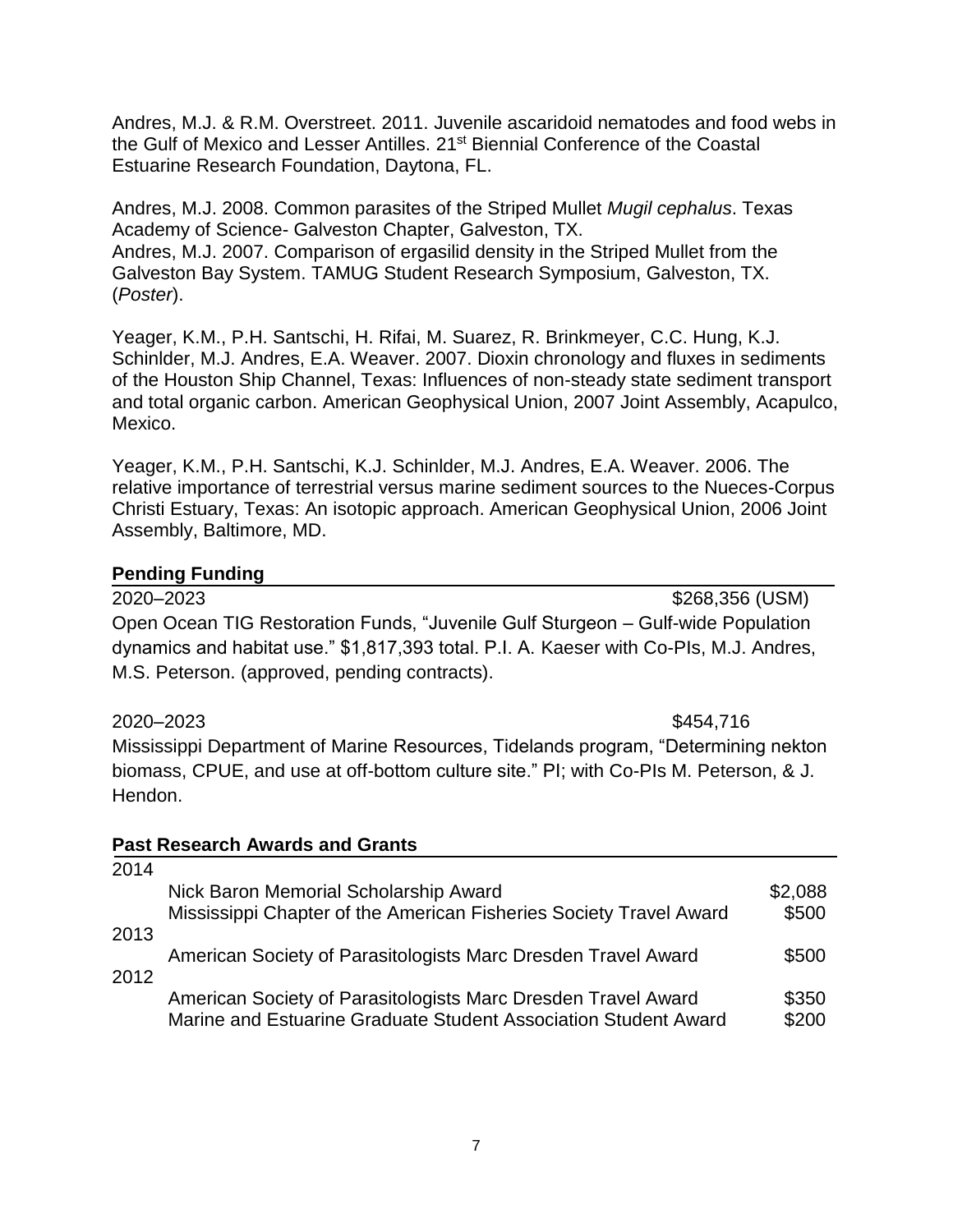### **Academic Recognition**

2015

The University of Southern Mississippi Graduate Studies "Hall of Fame"

### **Synergistic Activities**

2019

Student presentation judge for the 72<sup>nd</sup> Conference of the Gulf and Caribbean Fisheries Institute, Punta Cana, Dominican republic

Student presentation judge for AFS Mississippi Chapter meeting, Jackson, MS

Organizing committee for the 19<sup>th</sup> Annual Gulf Sturgeon Workshop, Ocean Springs, MS

## 2017

2018

Organized second social and was a student presentation judge for joint AFS Mississippi-Alabama Chapter meeting, Biloxi, MS

### 2016

Student presentation judge for the 69<sup>th</sup> Conference of the Gulf and Caribbean Fisheries Institute, Grand Cayman, Cayman Islands

### 2014

American Society of Parasitologists (ASP) Local Planning Committee for the 89th Annual Meeting of the ASP, New Orleans, LA

### 2013 to 2014

Vice President – GCRL Subunit of the Mississippi Chapter AFS

### 2012 to 2013

President – Marine and Estuarine Graduate Student Association (MEGSA) Organized 16th Annual Gulf Coast Graduate Student Symposium, Ocean Springs, MS

# 2010 to 2012

Student Representative to Faculty - MEGSA

Organized 13th Annual Gulf Coast Graduate Student Symposium, April 2010, Ocean Springs, MS

## Journal Reviewer for:

*Journal of the Marine Biological Association UK* (One Review since 2019) *Fishery Bulletin* (One Review since 2019) *Parasitology Research* (Two reviews since 2018) *Thalassas: An international Journal of Marine Sciences* (One review since 2018) *Journal of Helminthology* (Three reviews since 2017) *Gulf and Caribbean Research* (Two reviews since 2016) *Acta Parasitologica* (Three reviews since 2016) *Folia Parasitologica* (One review since 2016) *Systematic Parasitology* (Three reviews since 2015) *Comparative Parasitology* (Four reviews since 2015) *Journal of Parasitology* (Four reviews since 2014) *International Journal of Parasitology* (Two reviews since 2014) *Zootaxa* (Four reviews since 2013)